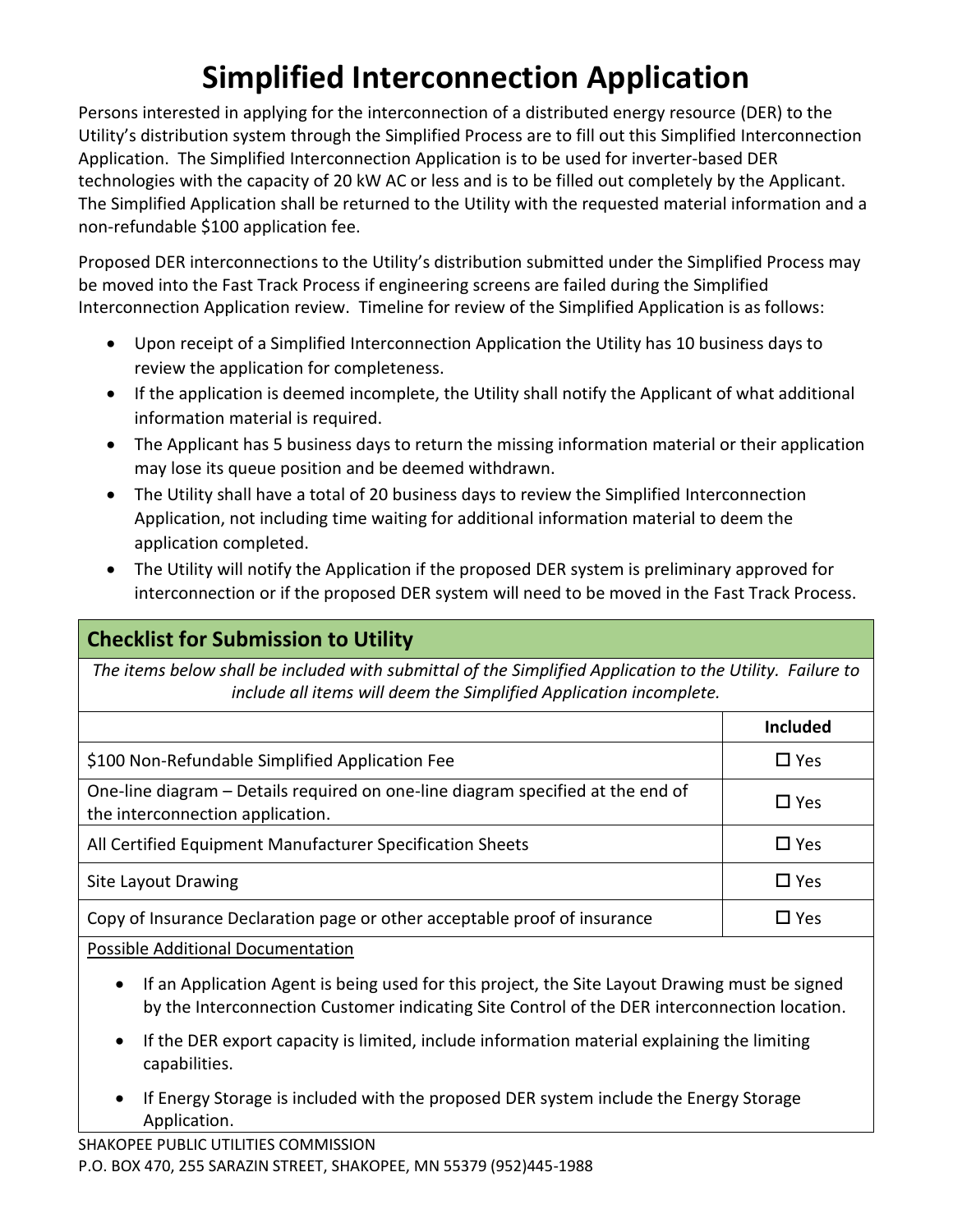## **Simplified Interconnection Application**

| <b>Interconnection Customer</b>                                  |               |        |           |  |
|------------------------------------------------------------------|---------------|--------|-----------|--|
| Full Name (must match the name of the existing service account): |               |        |           |  |
| <b>Account Number:</b>                                           | Meter Number: |        |           |  |
| <b>Mailing Address:</b>                                          |               |        |           |  |
| City:                                                            |               | State: | Zip Code: |  |
| Email:                                                           |               | Phone: |           |  |

| <b>Application Agent</b>                                                                        |                            |  |
|-------------------------------------------------------------------------------------------------|----------------------------|--|
| Is the Customer using an Application Agent for this application?                                | $\Box$ Yes<br>$\square$ No |  |
| If Interconnection Customer is not using an Application Agent, please skip to the next section. |                            |  |
| <b>Application Agent:</b>                                                                       |                            |  |
|                                                                                                 |                            |  |
| <b>Company Name:</b>                                                                            |                            |  |
|                                                                                                 |                            |  |
| Email:                                                                                          | Phone:                     |  |
|                                                                                                 |                            |  |

| <b>For Office Use Only</b>                       |                                  |            |              |
|--------------------------------------------------|----------------------------------|------------|--------------|
| Application ID:                                  | Queue Number:                    |            |              |
| Date Received:                                   | <b>Application Fee Received:</b> | $\Box$ Yes | $\square$ No |
| Date Preliminary Approval Provided to Applicant: |                                  |            |              |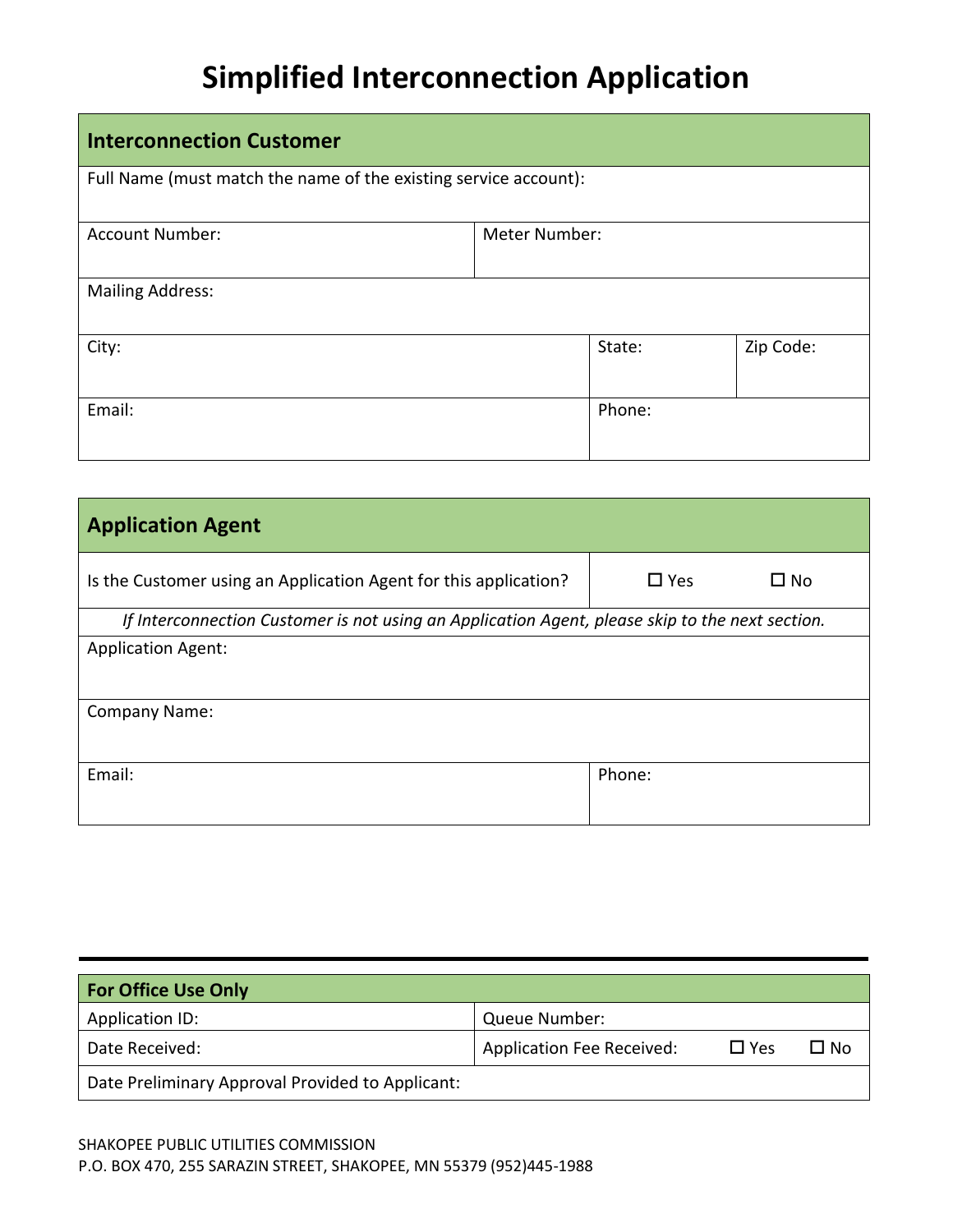| <b>Distributed Energy Resource Information</b>                                                                                                                        |                         |                               |                          |              |
|-----------------------------------------------------------------------------------------------------------------------------------------------------------------------|-------------------------|-------------------------------|--------------------------|--------------|
| Location (if different from mailing address of Interconnection Customer):                                                                                             |                         |                               |                          |              |
| $\square$ Yes<br>Will the Proposed DER system be interconnected to an existing electric service?                                                                      |                         |                               | $\Box$ No                |              |
| $\square$ Single<br>Is the Distributed Energy Resource a single generating unit or multiple?                                                                          |                         |                               | $\Box$ Multiple          |              |
| DER Type (Check all that apply):                                                                                                                                      |                         |                               |                          |              |
| $\square$ Solar Photovoltaic                                                                                                                                          | $\Box$ Wind             |                               | $\square$ Energy Storage |              |
| $\Box$ Combined Heat and Power                                                                                                                                        | $\square$ Solar Thermal | $\Box$ Other (please specify) |                          |              |
| DER systems with Energy Storage must also submit the Energy Storage Application to the Utility.                                                                       |                         |                               |                          |              |
| Inverter Manufacturer:                                                                                                                                                | Model:                  |                               |                          |              |
| Phase Configuration of Proposed DER System:<br>$\square$ Single                                                                                                       |                         |                               | $\square$ Three          |              |
| Aggregate Inverter(s) Nameplate Rating:                                                                                                                               | $kW_{ac}$               |                               |                          | $kVA_{ac}$   |
| Is the export capability of the DER limited?                                                                                                                          |                         |                               | $\Box$ Yes               | $\square$ No |
| If the DER export capacity is limited, include information material explaining the limiting capabilities.                                                             |                         |                               |                          |              |
| Aggregate DER Capacity (the sum of nameplate capacity of all generation<br>and storage devices at the PCC):                                                           |                         |                               |                          | $kW_{ac}$    |
| Installed DER System Cost (before incentives):                                                                                                                        |                         | \$                            |                          |              |
| <b>Estimated Installation Date:</b>                                                                                                                                   |                         |                               |                          |              |
| <b>Equipment Certification</b>                                                                                                                                        |                         |                               |                          |              |
| Is the DER equipment certified <sup>1</sup> ?                                                                                                                         | $\Box$ Yes              |                               | $\square$ No             |              |
| Please list all certified IEEE 1547 equipment below. Include all certified equipment manufacturer<br>specification sheets with the Simplified Application submission. |                         |                               |                          |              |

| specification sheets with the simplified ripplication sabilitished. |  |  |  |  |
|---------------------------------------------------------------------|--|--|--|--|
| <b>Certifying Entity</b><br><b>Equipment Type</b>                   |  |  |  |  |
|                                                                     |  |  |  |  |
|                                                                     |  |  |  |  |
|                                                                     |  |  |  |  |

SHAKOPEE PUBLIC UTILITIES COMMISSION 1 Information regarding certified equipment can be found in Section 14 and Section 15 of the Overview Process document.

P.O. BOX 470, 255 SARAZIN STREET, SHAKOPEE, MN 55379 (952)445-1988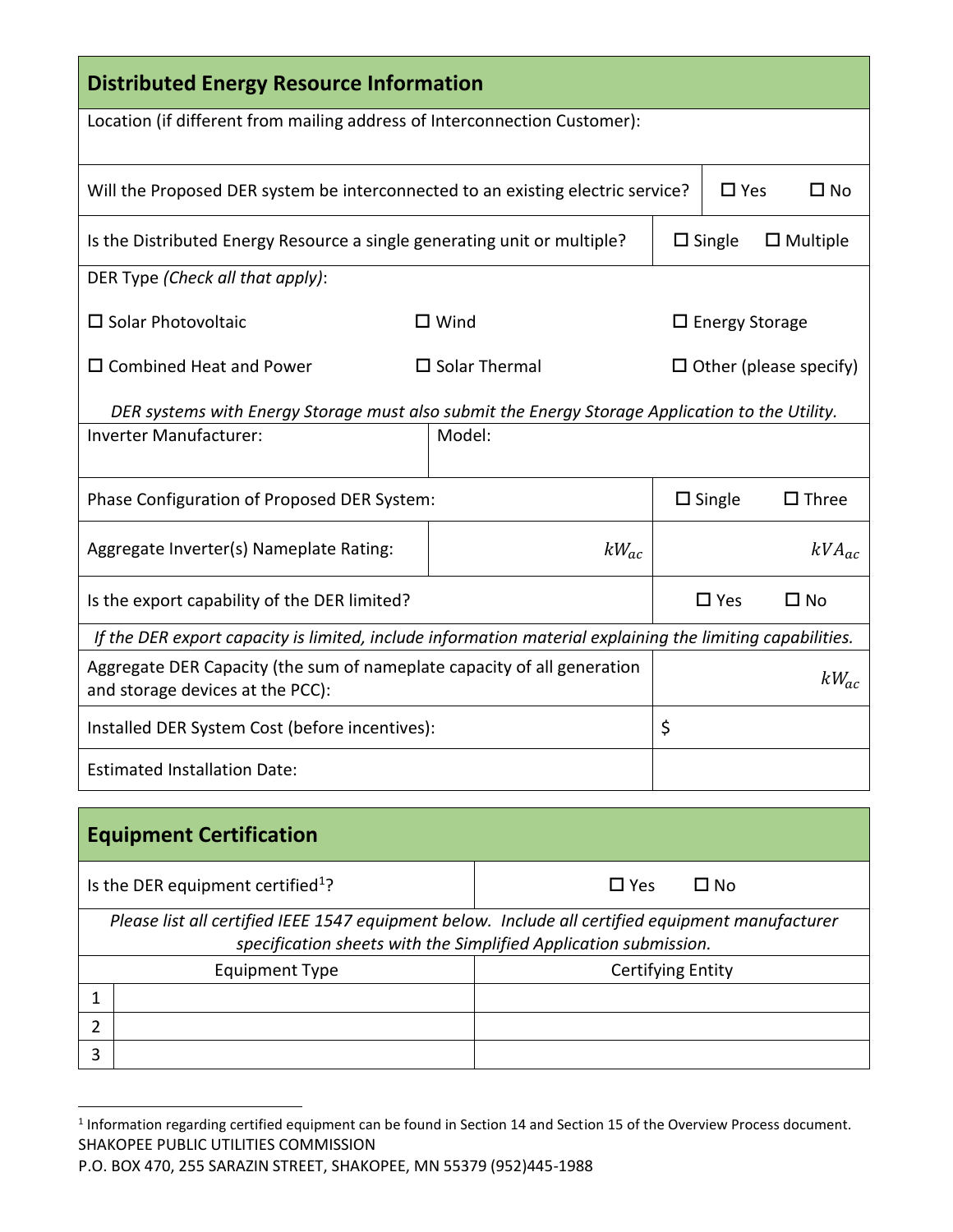#### *Interconnection Agreement*

*Proposed DER interconnections that are also deemed Qualifying Facilities under Minnesota Statutes §216B.164 are eligible to sign the Utility's Uniform Contract for Cogeneration and Small Power Production Facilities. Included in this agreement are payment terms for excess power generated by the proposed DER system the Utility may purchase. In lieu of the Utility's Uniform Contract for Cogeneration and Small Power Production Facilities, the Interconnection Customer may choose to instead sign the Municipal Minnesota Interconnection Agreement (MMIA).*

| The Interconnection Customer requests an MMIA to be executed in lieu of the |            |              |
|-----------------------------------------------------------------------------|------------|--------------|
| Utility's Uniform Contract for Cogeneration and Small Power Production      | $\Box$ Yes | $\square$ No |
| Facilities.                                                                 |            |              |

| Disclaimers - Must be completed by Interconnection Customer                         |                 |
|-------------------------------------------------------------------------------------|-----------------|
|                                                                                     | <b>Initials</b> |
| The Interconnection Customer has opportunities to request a timeline extension      |                 |
| during the interconnection process. Failure by the Interconnection Customer to      |                 |
| meet or request an extension for a timeline outlined in the Interconnection Process |                 |
| could result in a withdrawn queue position and the need to re-apply.                |                 |
| Propose DER interconnection to the Utility's distribution submitted under the       |                 |
| Simplified Process may be moved into the Fast Track Process if engineering screens  |                 |
| are failed during the Simplified Application review.                                |                 |

### *Application Signature – Must be completed by Interconnection Customer*

I designate the individual or company listed as my Application Agent to serve as my agent for the purpose of coordinating with the Area EPS Operators on my behalf throughout the interconnection process.

\_\_\_\_\_\_\_\_\_\_ Initials

I hereby certify that, to the best of my knowledge, the information provided in this Application is true, and that I have appropriate Site Control in conformance with the Interconnection Process. I agree to abide by the Municipal Minnesota Distributed Energy Resource Interconnection Process (M-MIP) and return the Certificate of Completion when the DER has been installed.

Applicant Signature: Date: Date: Date: Date: Date: Date: Date: Date: Date: Date: Date: Date: Date: Date: Date: Date: Date: Date: Date: Date: Date: Date: Date: Date: Date: Date: Date: Date: Date: Date: Date: Date: Date: Dat

**\*\*\*Please print clearly or type and return completed along with any additional documentation\*\*\***

\_\_\_\_\_\_\_\_\_\_\_\_\_\_\_\_\_\_\_\_\_\_\_\_\_\_\_\_\_\_\_\_\_\_\_\_\_\_\_\_\_\_\_ \_\_\_\_\_\_\_\_\_\_\_\_\_\_\_\_\_\_\_\_\_\_\_\_